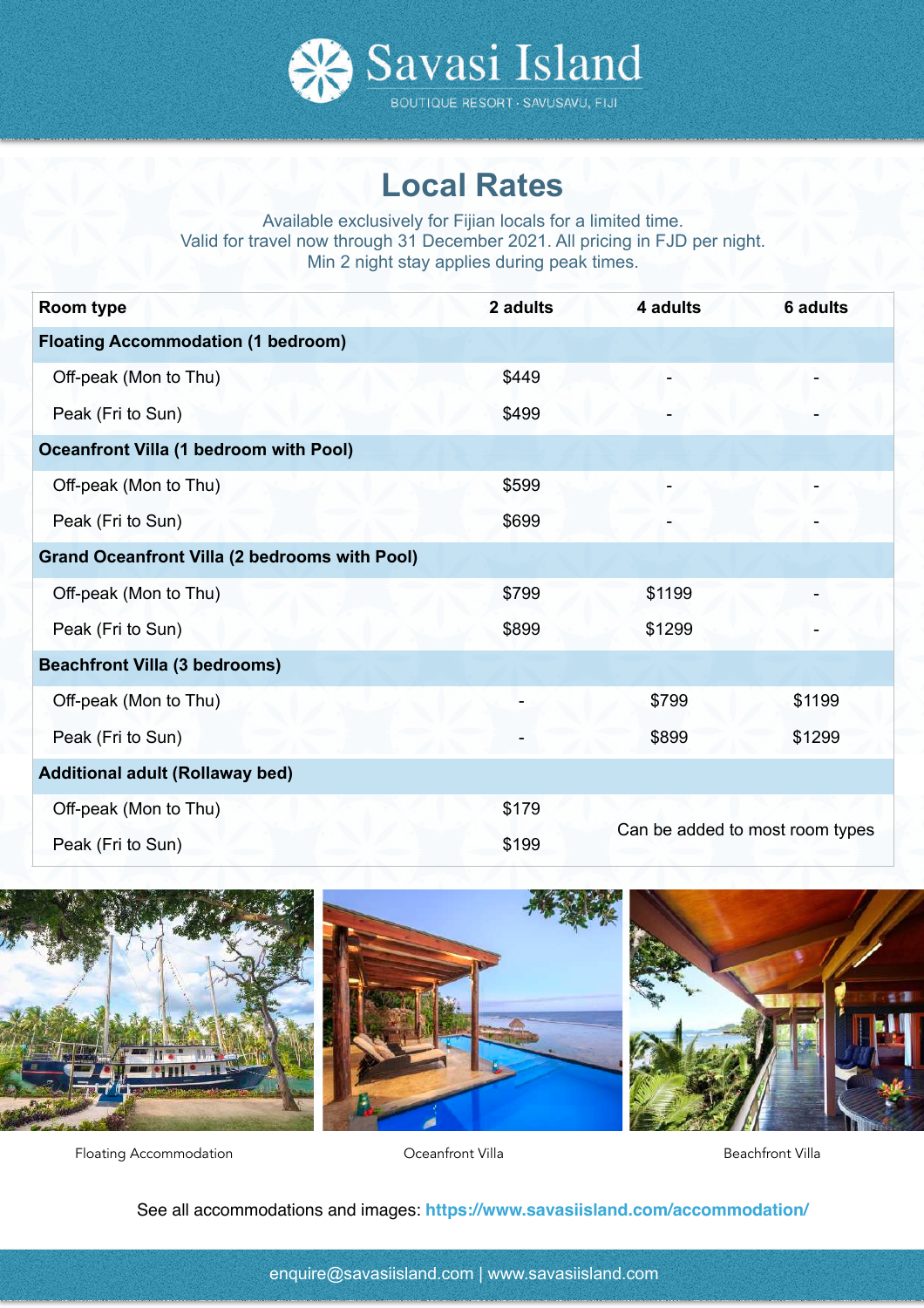

| <b>Children's rates</b>       |      |  |
|-------------------------------|------|--|
| <b>Children under 5 years</b> |      |  |
| No charge                     |      |  |
| <b>Children 5-12 years</b>    |      |  |
| Off-peak (Mon to Thu)         | \$79 |  |
| Peak (Fri to Sun)             | \$99 |  |
|                               |      |  |

#### *Children over 12 years are considered adults for rate purposes*

# **Special Kids Stay Free**

**FJ\$1,499**  2 adults, 2 children and 2 nights

Add a 3rd night for just \$599. Rate based on two children under 12 years and 2-bedroom Grand Oceanfront Villa with Private Pool. Off peak only.

## **All rates include:**

- Breakfast, lunch and dinner daily\*
- Ground transfers (Savusavu Airport to Savasi Island return)
- Welcome drink upon arrival
- Arrival night cocktail per adult with dinner
- Bespoke private dining experiences
- Non-motorised island activities inc. snorkelling, kayaking, paddle boarding
- Daily housekeeping and nightly turndown
- In room wifi
- Bottled water, all day tea and coffee
- All Fijian. Govt. taxes

## \*Subject to check in (2pm) and check out (11am)

#### **Payment policy:**

Credit card: FJ\$400 deposit is payable to secure a reservation. The balance is payable upon arrival and will be processed to the same credit card as provided for the deposit. A 3.5% surcharge applies.

Direct deposit: FJ\$400 deposit is payable to secure a reservation. The balance of all payments must be received no less than 24 hours prior to arrival. Please ensure funds are transferred well in advance of check in to avoid unexpected cancellation, particularly for weekend arrivals:

# **Special Group Special**

**FJ\$2,299**  Up to 6 adults and 2 nights

Add a 3rd night OR an additional villa (suitable for 2 extra adults) for just \$799. Rate based on 3 bedroom Beachfront Villa.

## **Special Romantic Escape**

**FJ\$1,299**  2 adults and 2 nights

FREE 1 hour couples massage, bottle of sparkling on arrival and romantic private dining experience.

Based on 1 bedroom Oceanfront Villa. Upgrade to premium Grand Oceanfront Villa for \$299

Bank Name: Westpac **Account name: Savasi Ltd** Account number: 9802811258 BSB: 039 011 (Savusavu)

#### **Cancellation Policy**:

More than 72 hours prior to check-in: \$200 penalty Less than 72 hours prior to check-in: \$400 penalty All cancellations must be received in writing at least 72 hours prior to check in. Any refunds will be provided less credit card fees. There will be strictly no refunds for no-shows or days not used resulting from late arrival or early departure. Resort will permit date changes/postponement at management discretion and subject to availability.